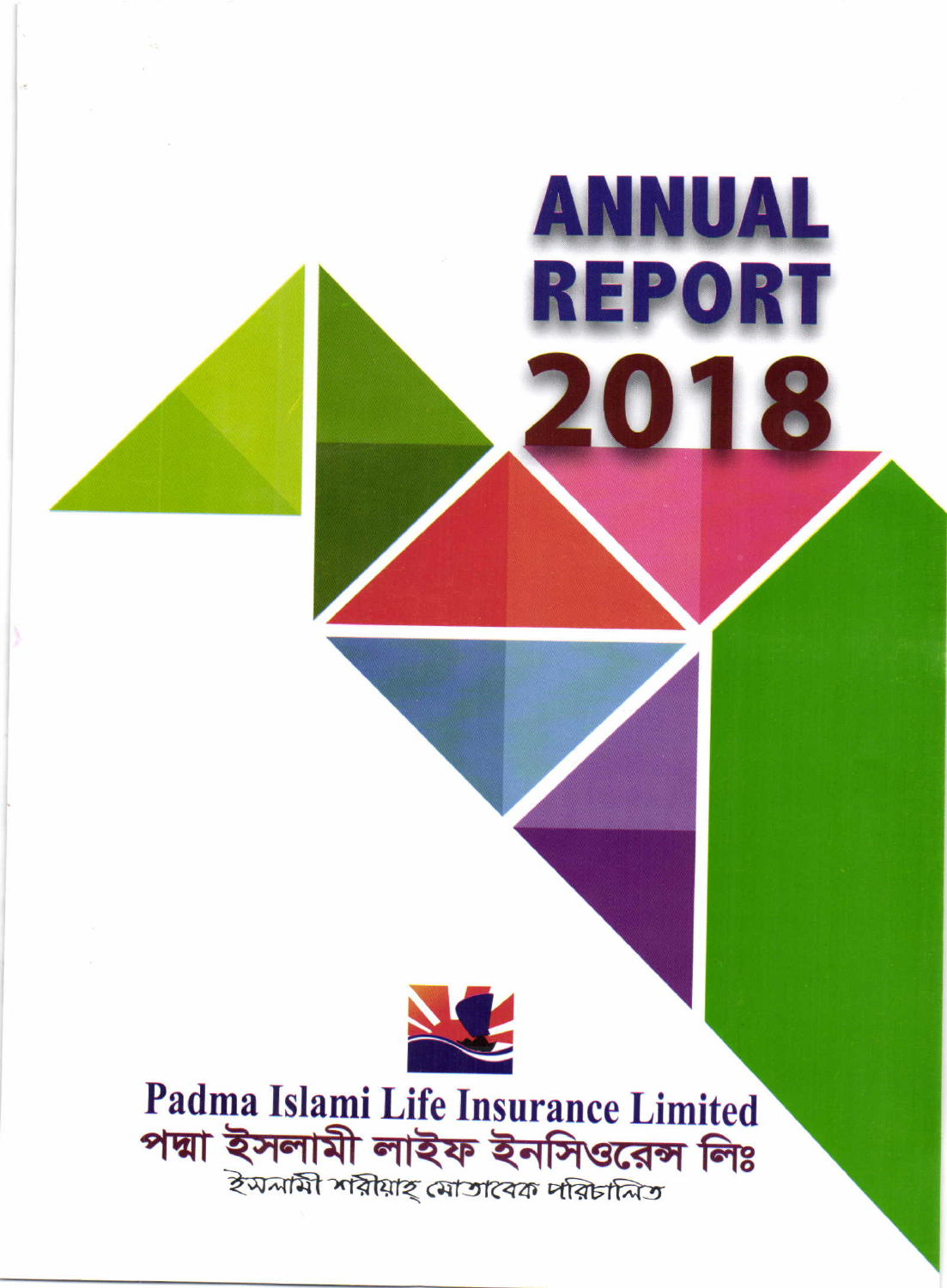

جعلتنزلل

# Annual Report 2018



# Padma lslami Life Insurance Limited

Registered Office: Padma Life Tower 115, Kazi Nazrul lslam Avenue Bangla Motor, Dhaka-1000. Email: info@padmalife.com

Web.: www.padmalife.com

01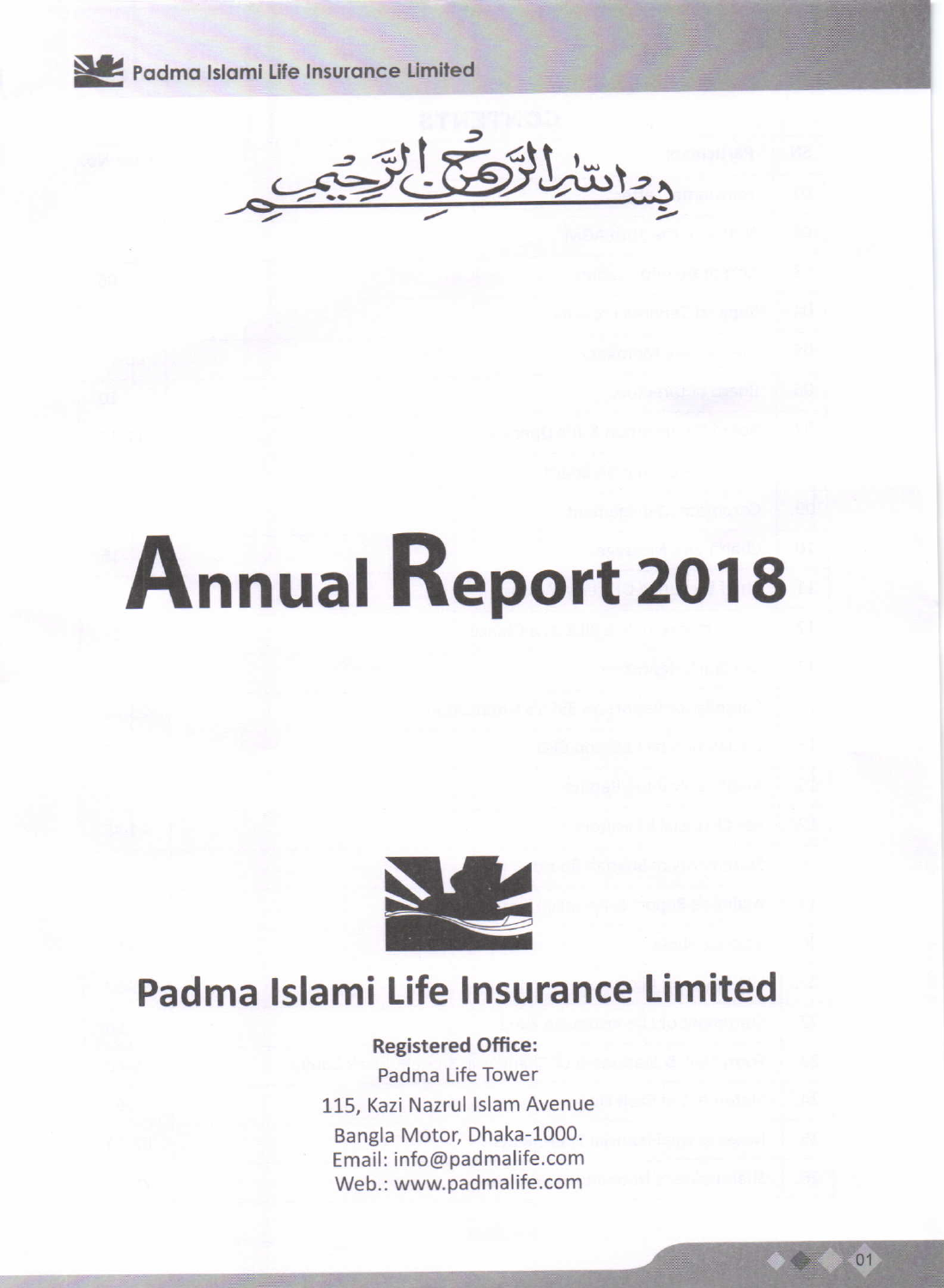## lAnnuql Reporl 2018 <sup>|</sup>

| SN. | <b>Particulars</b>                                       | Page No.  |
|-----|----------------------------------------------------------|-----------|
| 01. | <b>Transmittal Letter</b>                                | 04        |
| 02. | Notice of the 19th AGM                                   | 05        |
| 03. | Corporate Information                                    | 06        |
| 04. | <b>Support Services Provider</b>                         | 07        |
| 05. | <b>Memorable Moments</b>                                 | 08-09     |
| 06. | <b>Board of Directors</b>                                | 10        |
| 07. | Board Composition & It's Operation                       | $11 - 12$ |
| 08. | Members of Shariah Board                                 | 13        |
| 09. | <b>Corporate Management</b>                              | 14        |
| 10. | Chairman's Message                                       | 15        |
| 11. | Chief Executive Officer's Message                        | 16        |
| 12. | Performance of the PILIL at a Glance                     | 17        |
| 13. | Director's Report                                        | $18 - 22$ |
| 14. | Compliance Report on BSEC's Notification                 | $23 - 40$ |
| 15. | Declaration by CEO and CFO                               | $41 - 42$ |
| 16. | <b>Audit Committee Report</b>                            | 43        |
| 17. | Key Financial Indicators                                 | 44-45     |
| 18. | <b>Statements of Shariah Board</b>                       | 46        |
| 19. | Auditor's Report & Financial Statements                  | $47 - 52$ |
| 20. | <b>Balance Sheet</b>                                     | 53-54     |
| 21. | Life Revenue Account                                     | $55 - 57$ |
| 22. | Statement of Life Insurance Fund                         | 58        |
| 23. | Form "AA" & Statement of Changes in Shareholder's Equity | 59-60     |
| 24. | <b>Statement of Cash Flow</b>                            | 61        |
| 25. | Notes to the Financial Statements                        | 62-74     |
| 26. | Shareholder's Note and Proxy Form                        | $75 - 76$ |
|     |                                                          |           |

#### CONTENTS

02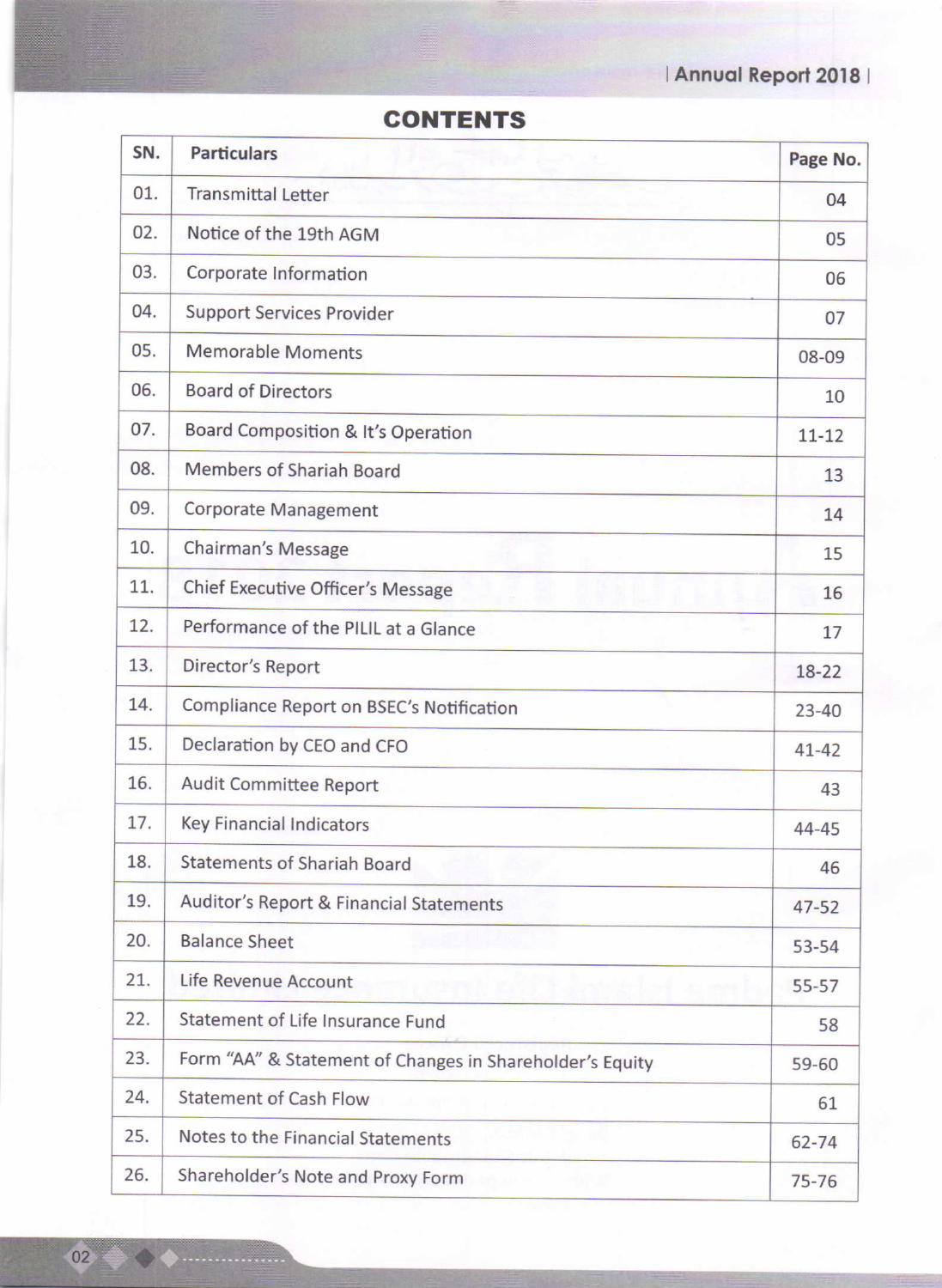